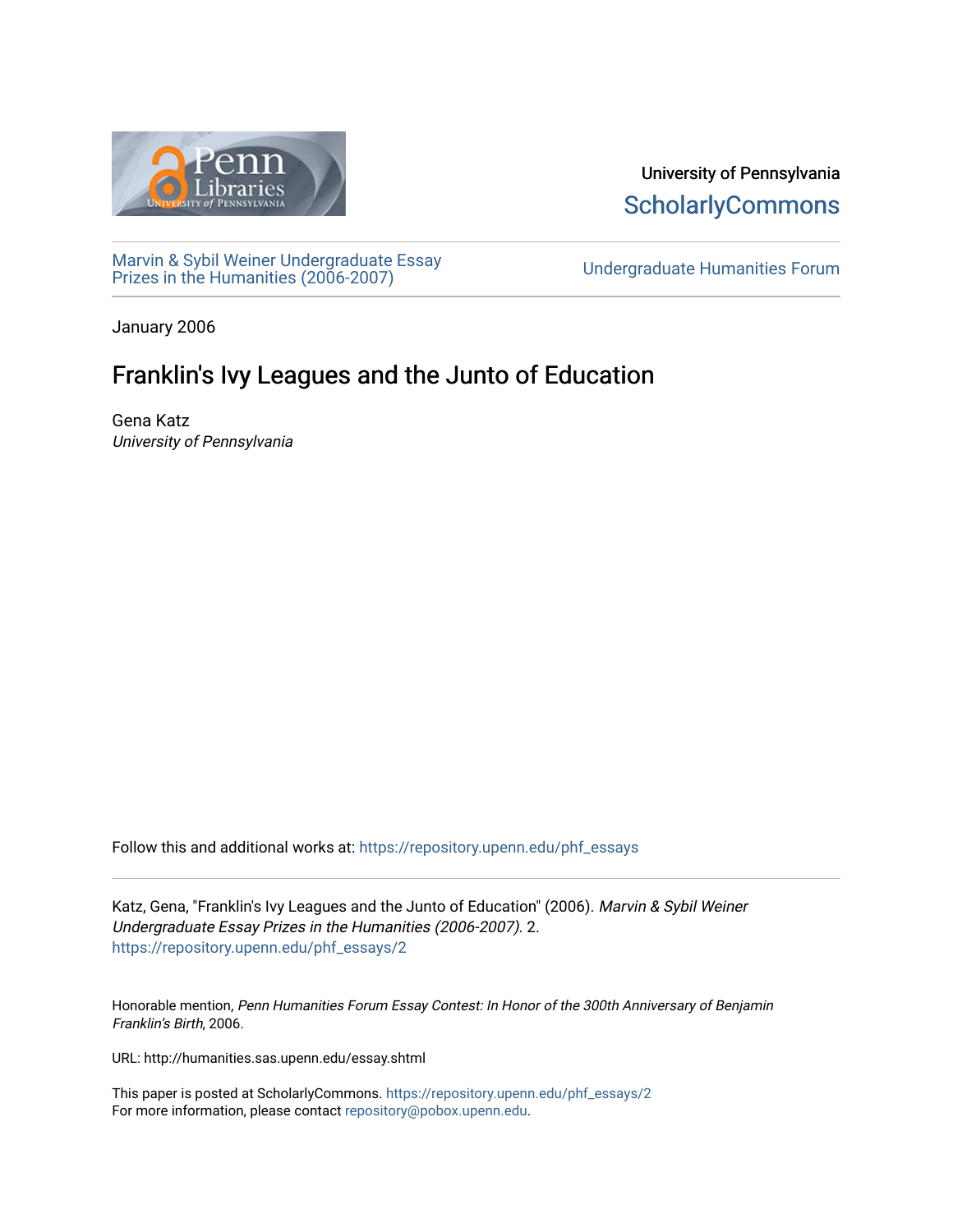## Franklin's Ivy Leagues and the Junto of Education

#### **Comments**

Honorable mention, Penn Humanities Forum Essay Contest: In Honor of the 300th Anniversary of Benjamin Franklin's Birth, 2006.

URL: http://humanities.sas.upenn.edu/essay.shtml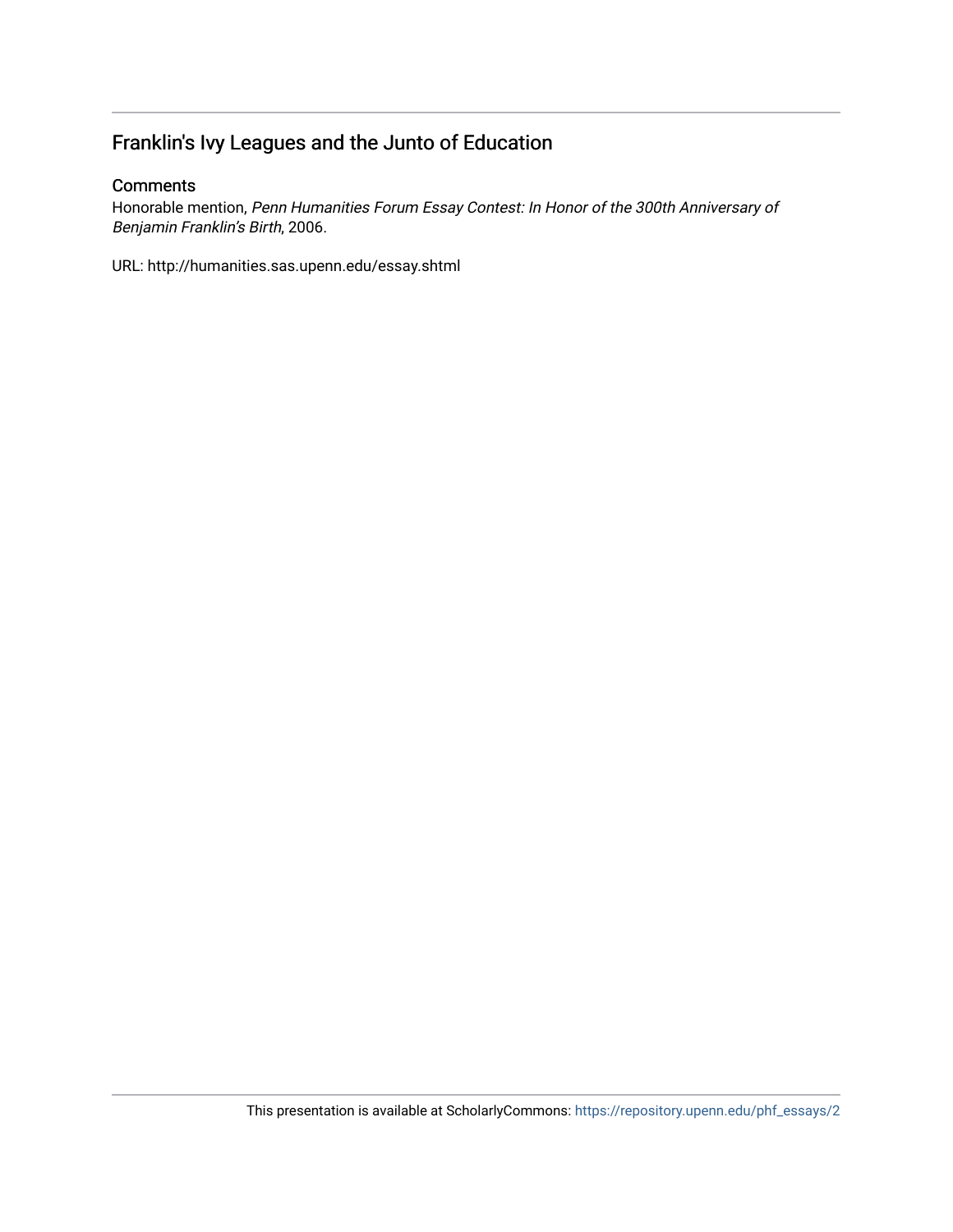### Franklin's Ivy Leagues and the Junto of Education

by Gena Katz

The English language befriends the grand American expression…. It is brawny enough and limber and full enough. On the tough stock of <sup>a</sup> race who through all change of circumstance was never without the idea of political liberty, which is the animus of all liberty, it has attracted the terms of daintier and gayer and subtler and more elegant tongues. It is the powerful language of resistance… it is the dialect of common sense. It is the speech of the proud and the melancholy races and all who aspire. It is the chosen tongue to express growth faith self-esteem freedom justice equality friendliness amplitude prudence decision and courage. It is the mediums that shall well nigh express the inexpressible.

–Walt Whitman "Preface to the Leaves of Grass" (Norton Anthology 2134)

Freshman year at the University of Pennsylvania I nervously shifted my weight in front of the Benjamin Franklin statue before College Hall while my cohorts swaddled him in a sheath of green saran wrap. It was the middle of the night. It was a silly prank. I had somehow become absorbed into pledging a secret society, one of those renegade groups the University distrusts, perhaps, in this instance, with reason. I am not accustomed to society life, nor am I adept, apparently, at secrecy, but maybe it was the appeal of acceptance, or community or just inertia that brought me there that night, preserving the University's founder in kitchen wrap from the refrigeration of the Philadelphia winter. Maybe it was a sense of belonging, but wherever that place would eventually be at Penn, I couldn't have wished myself farther from College Hall that night. It had looked so different a few months earlier at Commencement, electrified in blue and red. That night it looked hollow. I had started to get the feeling that my college education might be a big empty (though expensive) promise.

Whatever my future at Penn would be, I knew and dreaded the next seven hours of it. By the time I got home to the quad it would be too late for bed. I would slink into the twin closet dorm room I shared with an intimate stranger, carefully, though nosily enough to win a passive aggressive moan or kick of the bed covers. I would have to stay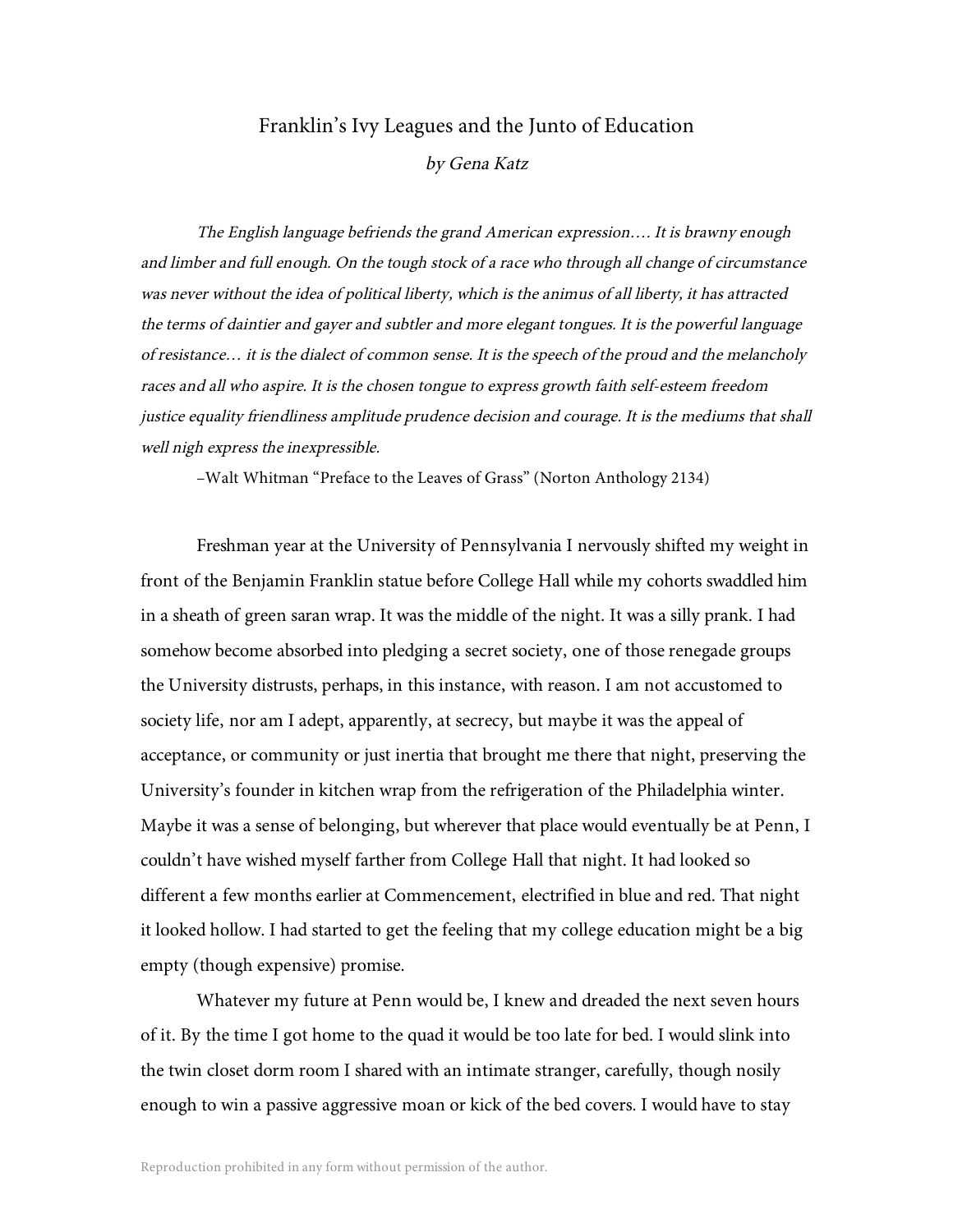up the rest of the night and study for my Spanish exam, instead of rising early like I had planned. I had had few enough hours of sleep and far too many cups of coffee to settle with delirium as a suitable substitute for sleep. I did not feel healthy. I did not feel wealthy. And needless to say, I did not feel wise. Was this why I had come to Penn? My eyes climbed the statue to meet Ben's gaze, downcast through those signature bifocals. A plastic turban now nested on his head. I could not help feeling his brow furrowed, a look of disappointment. A light from the direction of College Hall suddenly squinted my pupils. It wasn't anything as convenient as the spirit of Penn's Past, or another fun light show, but a Septa guard's flashlight, swirling like a Siren. She circled each of the suspects with the light like she was practicing chalking out dead bodies at the crime scene on Locust Walk. What was I thinking? And, furthermore:

What would Ben think? When I applied to Penn, I did not imagine this scene as the two hundred and seventeenth page in my autobiography. Would Ben then forgive this prank as an "Errata, " in my autobiography, as he termed mistakes in his own autobiography? Benjamin Franklin had a sense of humor, didn't he? Ben was a rebel. Ben was even in a secret society. When it came to education though, Franklin felt that learning should not be kept a secret for the few who could afford it. Instead, debate should be freed from the salons and the drawing rooms Europe had locked it away in for too long. Franklin envisioned a liberal arts education that was liberating. Benjamin Franklin's obsession with instituting an English school over Latin was not simply his predilection for the teaching of one language over another, but more the principle. He championed the use of the English language over Latin because it was the language of democracy. Franklin wanted a kind of education that invigorated learning for students. The system, like Franklin's ideas for education promoted individual expression, but at the same time encouraged unity under shared principles.

In 1789 Benjamin Franklin felt that the University had defied these morals. Franklin charged the University with divorcing itself from the ideals set forth with their "[c]onstant disposition to depress the English school in favor of the Latin." In "Observations Relative to the Intentions of The Original Founders of The Academy in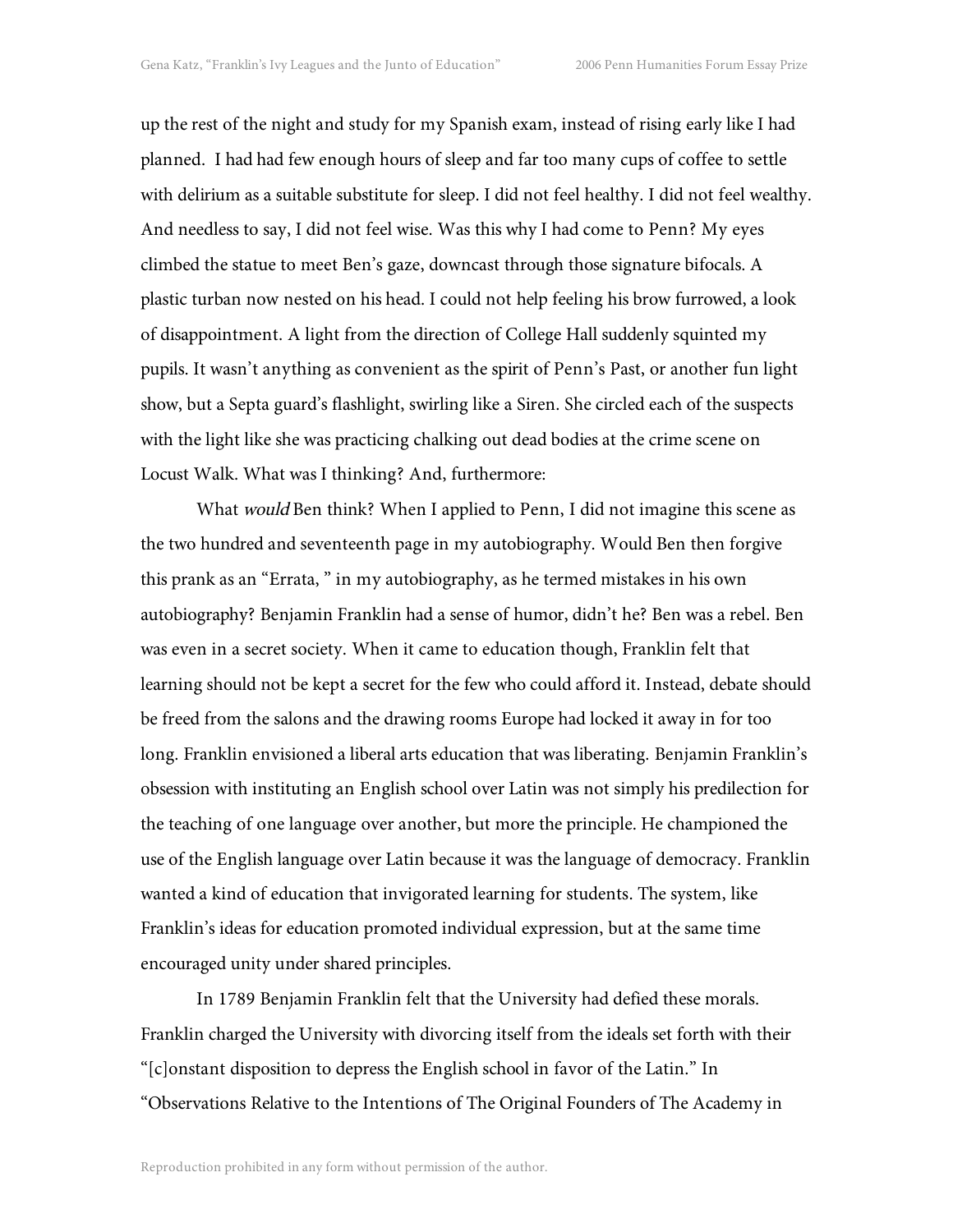Philadelphia:" Franklin decries the oppression of the University's indirect rule and demands separation in language similar to the Declaration of Independence. We now demand a separation, and without desiring to injure them; but claim an equitable partition of our joint stock, we wish to execute the plan they have so long defeated and afford the public the means of a complete English education" (138). Like the colonists under the British, Franklin wanted out. Is the University, then, justified in clinging to his image as our patriarch, when we have undermined his rules?

Though Franklin's Junto tended to debate more pertinent politics than Greek life at Penn, Ben might understand this aspect of culture. His impulse for community was greater cohesion. I had gotten far enough along in my Spanish flashcards to relate the club name to the word "junta," or fraternity. It was with this Junto that Ben first shared his rebellious ideas of establishing the University in 1793 that, unlike the other instructions at the time, was not a fraternity for the rich.

Like his secret society, the academy was selective. When members wanted to include more people in the Junto, Franklin was opposed.

Our Club, the Junto, was found so useful, and afforded such Satisfaction to the Members, that several were desirous of introducing their Friends which could not well be done without exceeding what we had settled as a convenient Number, Twelve…I was one of those who were against any Addition to our Number. We had from the Beginning made it a Rule to keep our Institution a Secret, which was pretty well observed. The Intention was, to avoid Applications of improper Persons for Admittance, some of whom perhaps we might find it difficult to refuse."" (Norton 604-605).

Unlike the similar elitist organizations at the time, membership was not based on societal status. Franklin's club, much as he hoped his university would be, was a forum for members of all classes. "Franklin's small club was composed of enterprising tradesman and artisans, rather than the social elite who had their own fancier gentlemen's club." The group was for the exchange of ideas and intellectual self-betterment, but also "devised schemes for self-improvement, and formed a network for the furtherance of their own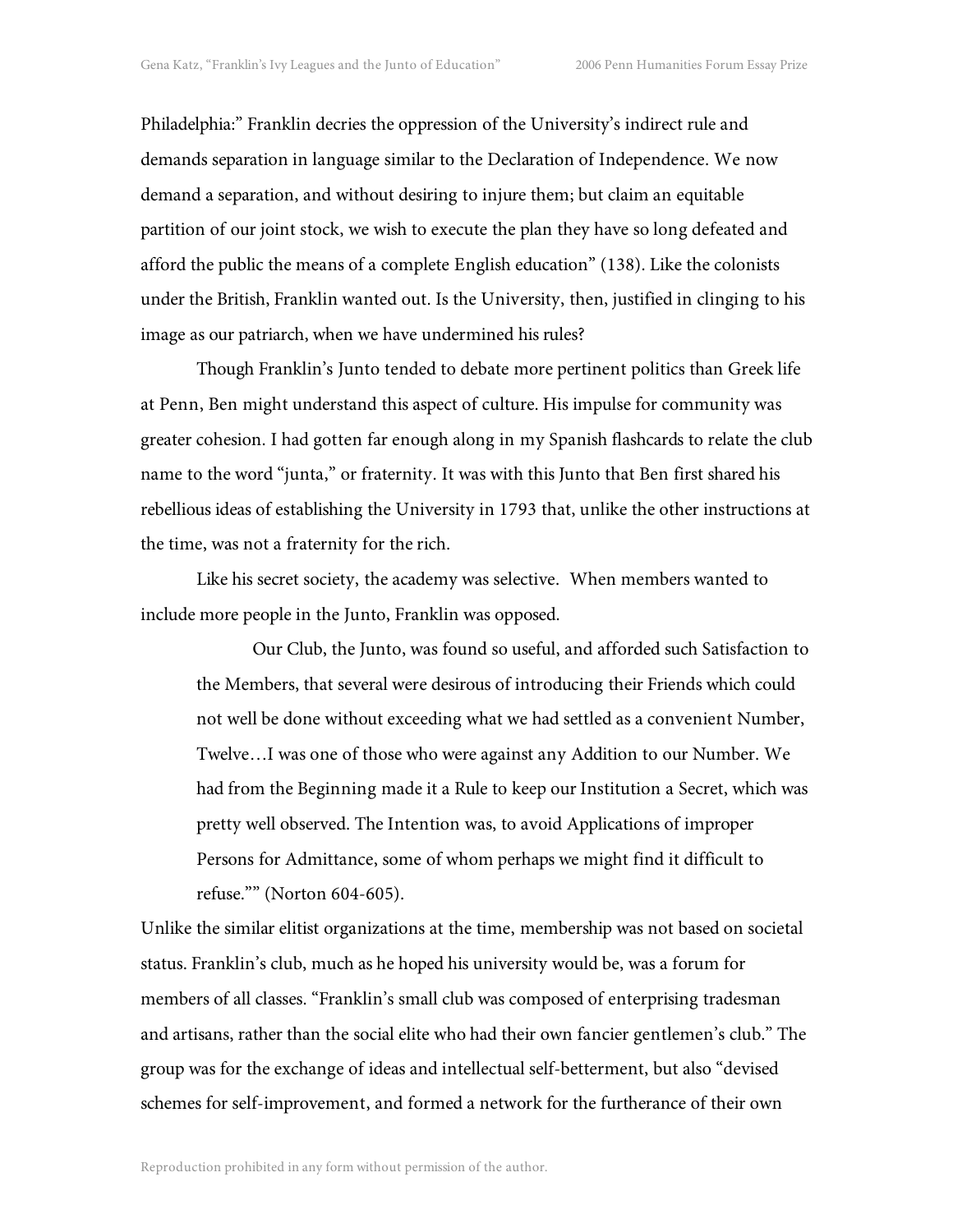careers… besides being amiable club mates, the Junto members often proved helpful to one another personally and professionally" (Isaacson 55).

Franklin supported education as a form of self-improvement. English was not exclusive to aristocracy. Education was meant as a tool to promote social mobility. In "observations relative to the intentions of the original founders of the Academy in Philadelphia," he associates the teaching of Greek and Latin with the European tradition, and links it to the undemocratic systems that would hoard knowledge and oppress the masses by making it unavailable to them. He explains, "until between three and four hundred years past there were no books in any other language; all the knowledge then constrained in books… being in those languages. It was of course necessary to learn them, as the gates through which men must pass to get at knowledge." Education in these languages was only given to the elite. "The books existing were manuscripts, and these consequently so dear, that only the few wealthy inclined to learning could afford to purchase them." Even if they wanted to, individuals of lower classes could not move up because materials were expensive. "The common people were not even at the pains of learning to read, because, after taking the pains, they would have nothing to read that they could understand without learning the ancient languages, nor then, without the money to purchase manuscripts." Due to the printing press, however, people were able to write and dispense materials in their own language cheaply. "So that learning the ancient for the purpose of acquiring knowledge is become absolutely unnecessary" (Observations 134-35.) Ben Franklin was opposed to frivolity.

Walter Isaacson's specifies in his biography of Franklin, "What made him a bit of a rebel, and later much more of one, was his inbred resistance of establishment authority. Not awed by rank, he was eager to avoid importing to America the rigid class structure of England" (Isaacson 149) He wanted to take education in a distinctly American direction, without the influence of England and the entitlements that aristocracy and religion conferred.

Whoever distinguishes himself there, in either of the three learned Professions, gains Fame, and often Wealth and Power: A poor Man's Son has a Chance, if he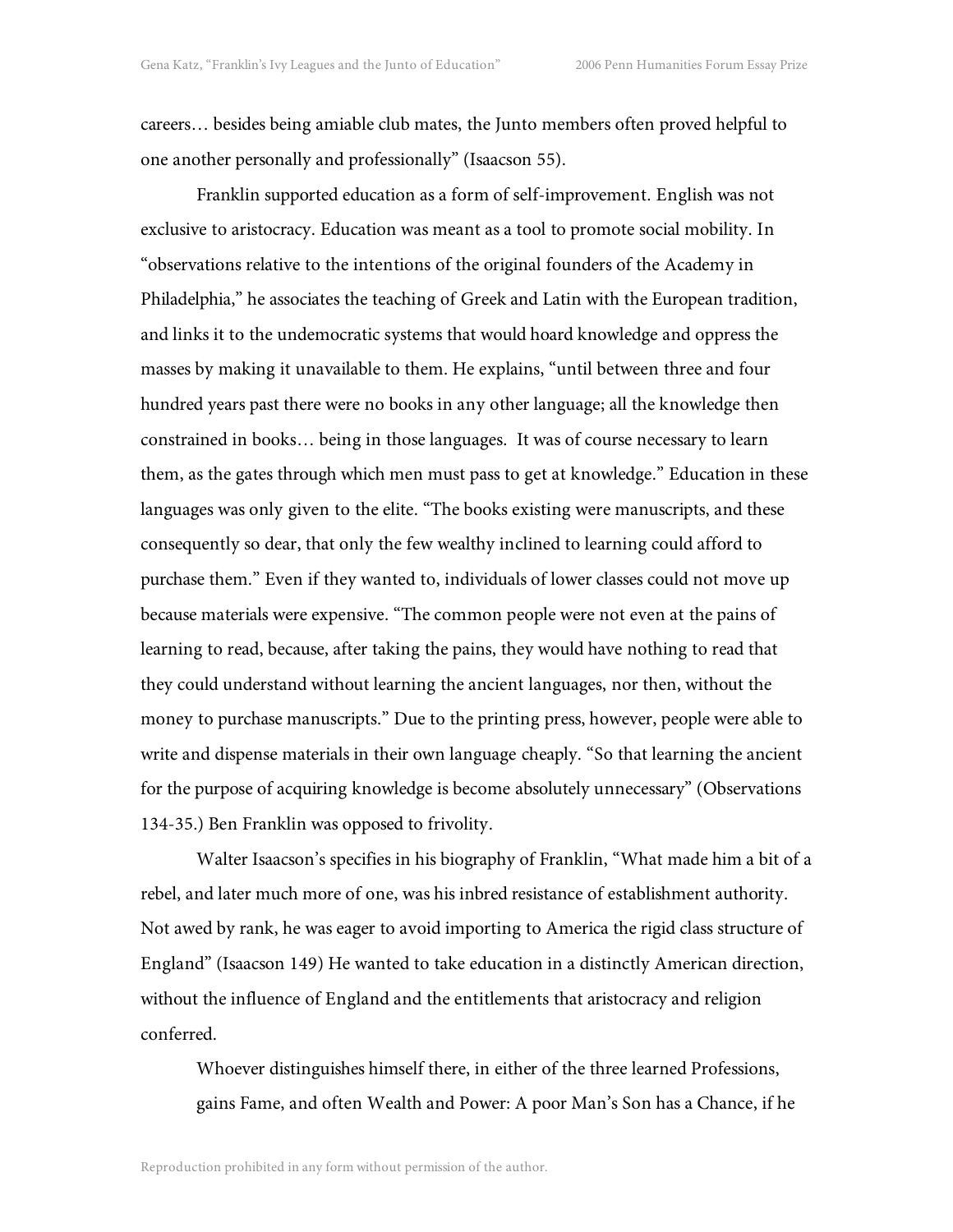studies hard to rise, either in Law, Church, to gainful Offices or Benefices to an extraordinary Pitch of Grandeur; to have a Voice in Parliament, a Seat among the Peers; as a Statesman or Minister to govern nations, and even to mix his Blood with the Princes. (Proposals 8).

The students who Franklin envisioned attending his university might have well have been the children of the members of his Junto.

In his youth Franklin describes how he became involved in debate, a hobby he "had caught" by reading his father's book about Religious Debates. He notices that only a specific group tends to engage in this dialogue. "I have since obser'd seldom fall into it, except Lawyers, University Men, and Men of all Sorts that have been bred in Edinburgh" (Norton 546). He discusses a debate he and his friend Collins had about "the Propriety of educating the Female Sex in Learning, and their Abilities for Study. He was of the Opinion that it was improper; and that they were naturally unequal to it. I took the contrary Side." Though Franklin concludes with an air of misogyny, excusing that his position was "perhaps a little for Dispute sake" his ideas were progressive. Franklin would take satisfaction in the fact that a little over half the population currently enrolled at Penn is female, if not a little for winning the dispute with Collins (Norton 546).

On the Penn admissions website, they describe "Penn's intellectual mission" as conceived by Benjamin Franklin in 1740. It categorizes Penn's objective under two main Franklin inspired ideas, "The Spirit of Academic Freedom" and "One University: A Revolutionary Idea." Though Penn addresses this as a mission in education, it inconsistently upholds these tenets. The mission aspires, "Penn's four undergraduate schools offer a remarkable amount of educational freedom. Students in one school have opportunities to take advantage of courses and programs in the other schools. You'll have tremendous flexibility to tailor a program that fits your intellectual interests and professional goals."

Making the most of the academic flexibility available to you at Penn goes hand in hand with the somewhat revolutionary idea of seeing Penn as one university, rather than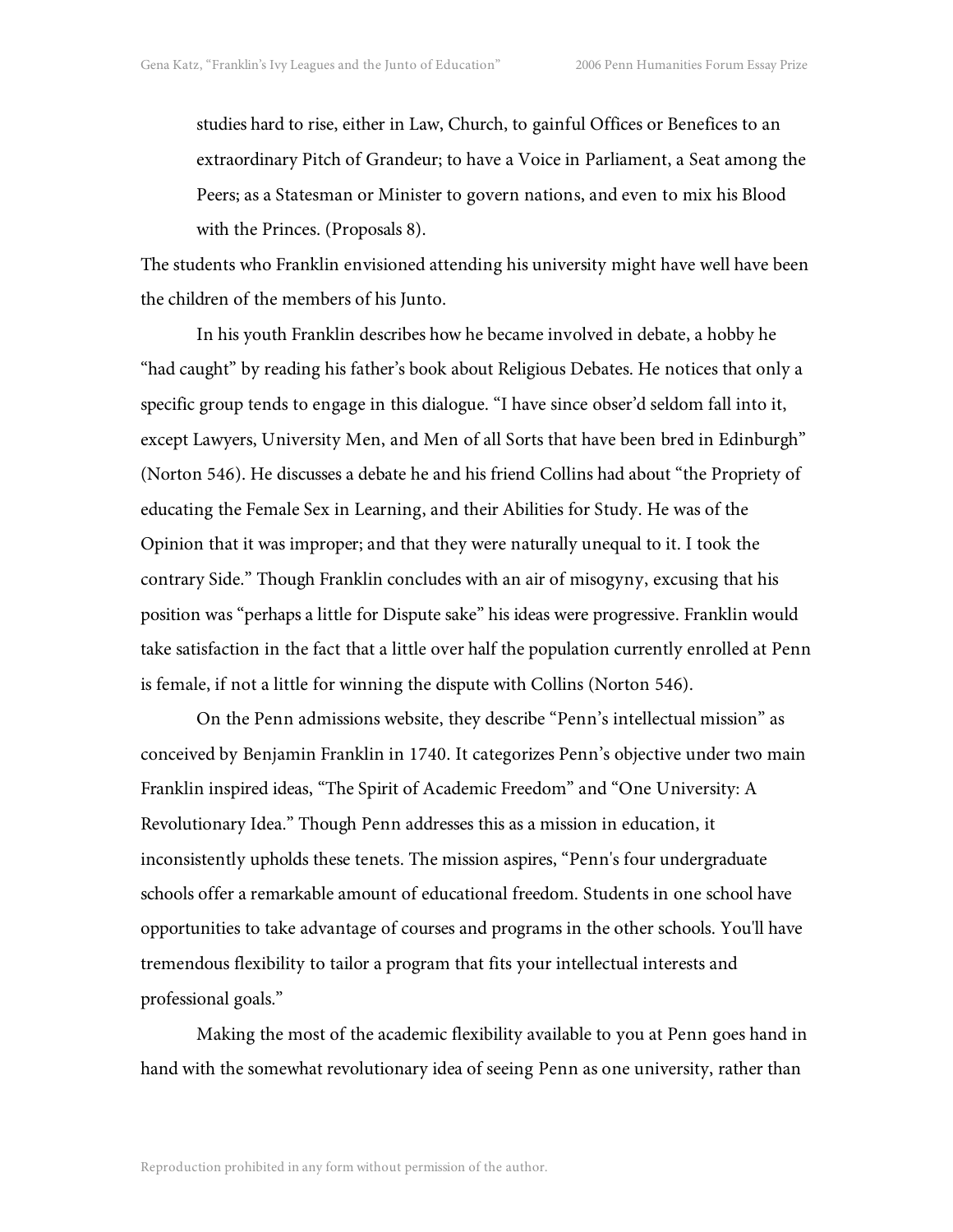as 12 separate undergraduate and graduate schools. As a student here, you'll be part of an entire university, not simply a participant in a particular school or program or major.

Students take classes that fall mostly in their majors. Undergraduates enrolled in Wharton and Engineering logistically do not have much leeway to take very many classes in the College, and vice versa. Franklin envisioned that students be tutored in "drawing," and not just the art of signing their name on the dotted line of a major financial merger contract. Likewise, they should be able to be literate in "Arthmetick, accounts and Some Instances of the Principles of Geometry and astronomy" (Proposals 9). If Franklin had it his way students would be required to take courses in other subjects that were useful to their education in life after college. For many, the courses in the College's general requirements, for example, are more bureaucratic formalities in obtaining a diploma.

Franklin would be frustrated by the fact that the facilities at Huntsman Hall are not available to students at the College. That in order to print a paper or log on to the internet at a Wharton or Engineering library, you need a username and password that correspond to that specific school, that there is a different pass code or language for each of these schools.

The accessibility of knowledge at Penn today can nevertheless be too specialized, fragmented and overwhelming. The University of Pennsylvania is a research university, which is incidentally the second bullet point in "Penn's Academic Freedom" section of the mission statement. Although this attracts an incredible amount of talent, invigorating the intellectual community with the fresh dialogue of ideas, it also can detract from the student's ability to learn "everything that is useful and ornamental" about a specific subject. Syllabi are often tailored toward a professor's particular research interest, a corner of knowledge that is too specific for a student trying to fully comprehend the broader concepts of the subject matter. Many of the entry-level courses offered are still very specialized (Proposals 11).

Survey Courses at the University are often very narrow often in regard to the breadth of the subject matter they cover, as well as the type of student they encourage enroll. The ones they do offer are often exclusive to students skilled specifically in that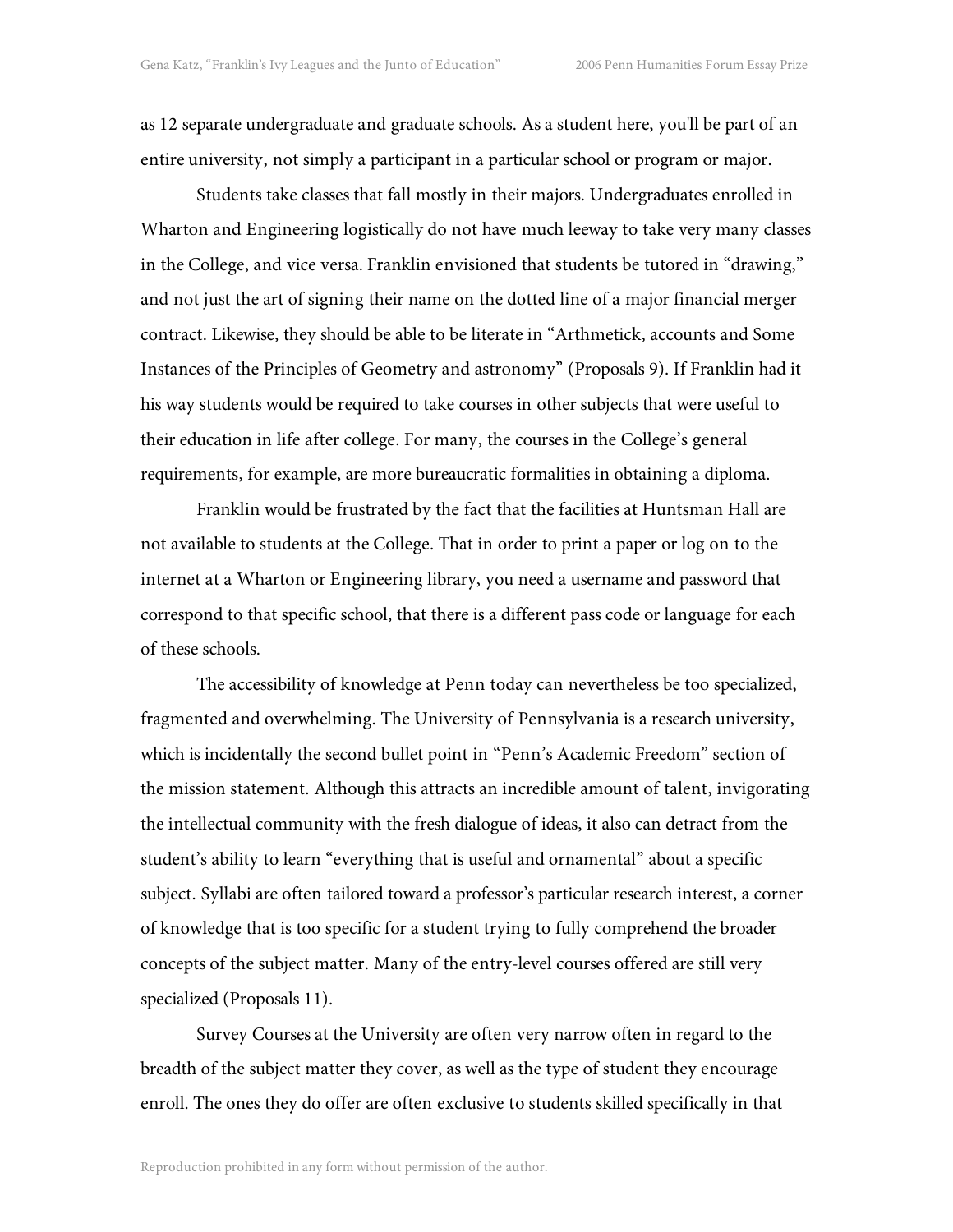area. For example, Biology 001 is not an introduction to the principles of Biology, but instead a course intended to weed out serious Premed students from those who just can't cut it. Likewise, Music Theory classes are unapproachable for those without a natural talent for composition. Many of the introductory language courses are only really introductory if you are a native speaker or have taken several years in high school. It seems it's the teachers who decide what they want to teach, often what fits with their research, rather than offering the broad integrated education that the students need.

This is not to say that Penn should "dumb down" these courses or its curriculum at all, but if it was serious about adhering to the founder's practical guide to education, Penn should consider making this general body of knowledge more accessible to the larger student body. Although Franklin considered that the enlightenment students learn at the University should be applicable to their life and occupation, part of that occupation was meant to be complimented by information gained in other fields of study.

The diplomat that he was, Franklin would approve of the Penn Studies Abroad program, with opportunities for students to study at 100 programs in 36 countries. This aspect of cultural immersion at Penn should be included in the curriculum. The notion of crossing into other cultures should be promoted as effectively as it is in the abroad program, perhaps even with a consideration in the general requirement. Ben expressed a preference for the English language, but what he really was in favor of was making education relevant. Immersion programs do just that.

In Franklin's charter for the University he addressed not only student education, but also other daily habits that would contribute to their day-to-day lives. He considered everything, from their diet, physical fitness and living accommodations. Franklin would be satisfied with the faculties at Potruck fitness center, an important measure "to keep [students] in Health, and to strength and render active their Bodies, they be frequently exercised in Running, Leaping, Wrestling, and Swimming" (Proposals 10).

On the other hand, he would not find Penn's living accommodations conducive to the educational environment he imagines. He envisioned students living "together plainly, temperately, and frugally" not stacked in apartment buildings, or overcharged a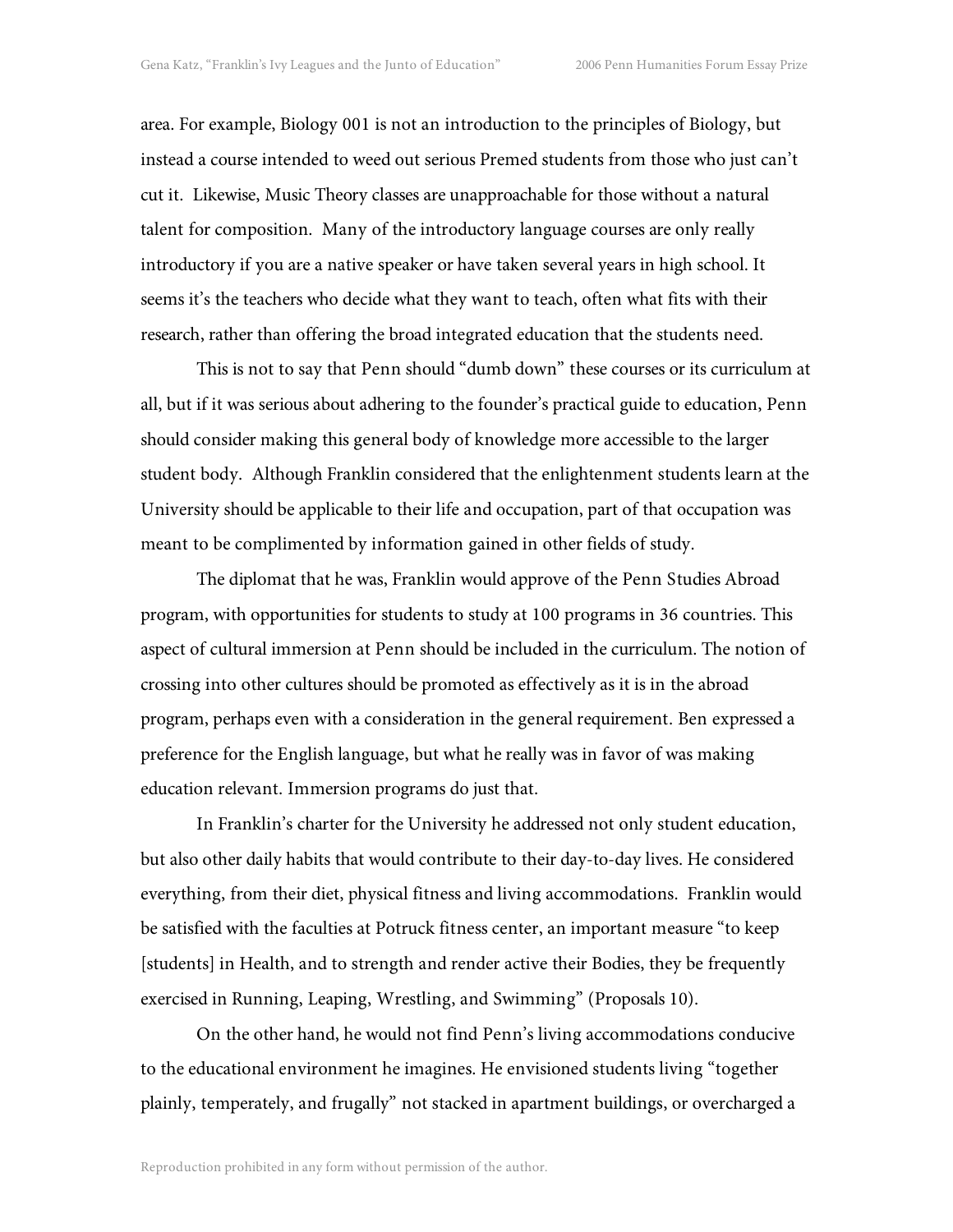few blocks away in subdivided Victorian homes. Franklin specified "The Academy be in or near the Town; for this, among other Reasons, that their Behavior may be better observed" (Proposals 9-10). Franklin imagined students would spend all four years on campus, and that this sense of community would be important in the education of the whole. I, like many Penn students, moved off campus after my freshman year. I have moved, in fact, every single year. I have been awakened in the middle of the night with calls from a disgruntled Russian landlady. And startled awake in the morning to the loud clanking noise of a West Philadelphian man battering an air conditioner with a baseball bat outside my window at 6 a.m. Franklin would be pleased though with the University's security measures. Franklin's students would have "peculiar Habits to distinguish them from other Youth" (Proposals 12).

Penn compensates with the smallest class sizes of all the Ivy League institutions. This would greatly please Franklin who wrote that his hope was for the professors to care for their students: "They look on the Students as in Some Sort their Children, treat them with Familiarity and Affection, and when they have behav'd well, and gone through their Studies, and are to enter the World, zealously unite, and make the Interest that can be made to establish them, whether in Business, Offices, Marriages, or any other thing for the Advantage" (Proposals 7). Franklin would get along fine with professors like Liliane Weisberg who dispenses pearls between insights about Freud or Goethe. He would be delighted with the likes of Gomaa Omar, a professor I had who made a point of internalizing the names of each one of the students in his 150-person lecture class, and it wouldn't surprise me if he knew each of our favorite movies as well. Or a writing professor of mine who called me at home to check up on how I was feeling when I got mono freshman year. Perhaps if I had followed Ben's advice and gotten to bed and woken up early, I never would have fallen ill to begin with. Franklin broke the rules sometimes too. So might then his university.

Franklin's plan for education, just like his outline for moral perfection in his autobiography, is imperfect, because it is overly ambitious and, therefore, bound to fail. It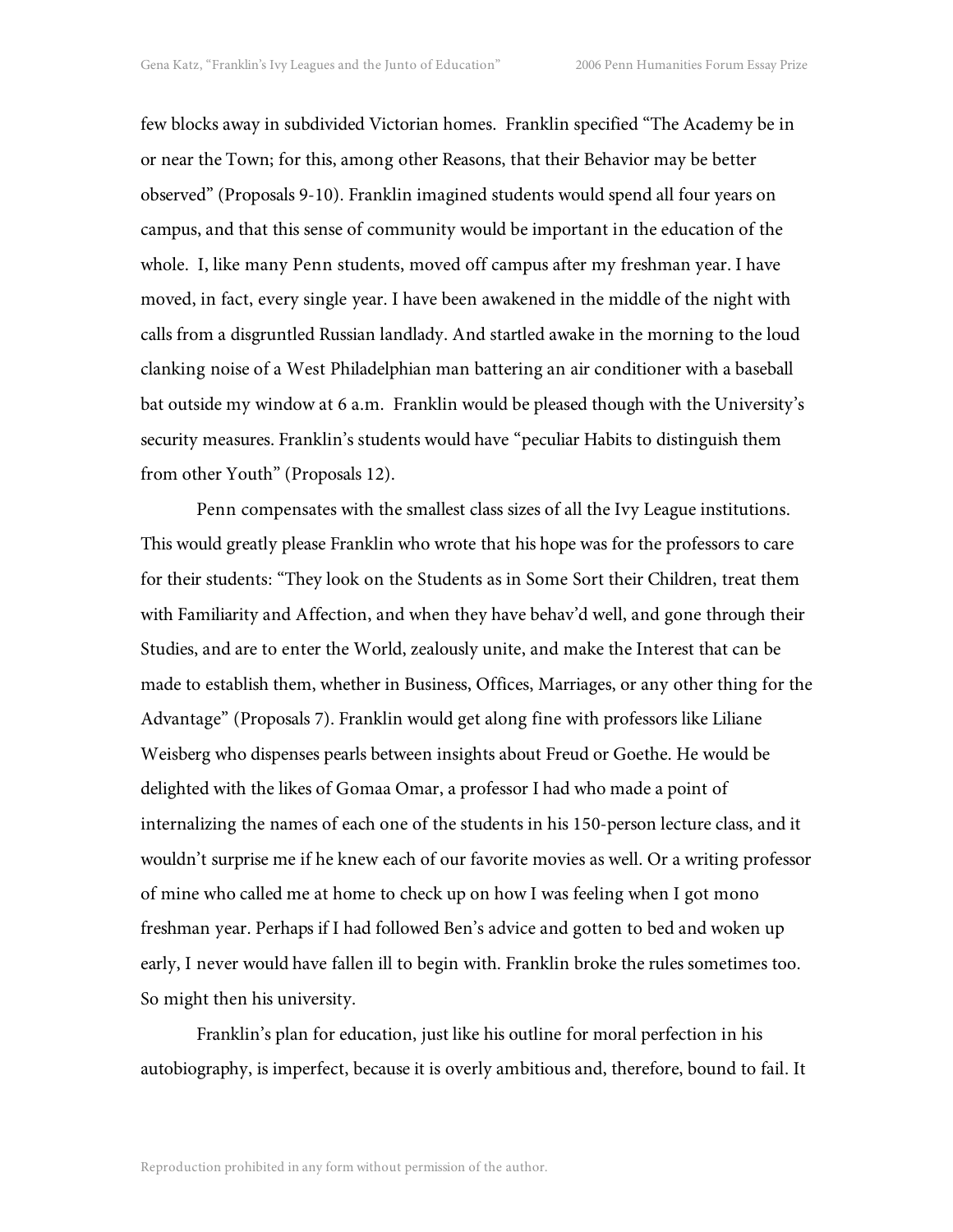is the mistakes, the errata in Franklin's autobiography that make a story interesting. And isn't that what education is in a way, building on exchanging stories.

We learn the same things year after year, but in this way we are able to build and gain new insight from what we learned before. Though Franklin was an ambitious man, as much as he was accomplished, he did not expect that students should master all fields of study. I learned about Benjamin Franklin in grade school. I learned about him again in my sixth grade civics class. And now with a more astute analysis, I researched him in college.

I graduated from a private high school in downtown Chicago called "The Latin School," which at one time encouraged serious Latin studies, probably more as an elitist strategy in opposition to Franklin's Enlightenment ideas and preference for English studies. At graduation I received a bracelet with an inscription from Walt Whitman's Leaves of Grass. I headed to Penn with this pledge around my wrist, or what I thought it meant. I would do what I thought Whitman had whimsically suggested: "reexamine all you have been told at school or church or in any book." It seemed easy enough. "Dismiss whatever insults your own soul…" Not too tough. "and your very flesh shall become a poem." Voila! Or so I thought.

When I finally read Leaves of Grass in my Early American Literature class this semester, my senior year, I learned that Whitman was saying something more. He was not exclusively promoting independent thinking or questioning authority, but also telling his reader what to think, literally commanding that they read the leaves of his book. And not just once "but every season, of every year" of their lives. Their ideas should be renewed with the seasons, but replaced with his ideas. Was I a lemming then all along, and even worse because I did not realize it?

Whitman, like Franklin, had a plan. He did not want to entirely reject tradition, but use the English language to establish a distinctly American voice. What would happen if we really did read Leaves of Grass, and mainly these leaves? We'd be missing out on a lot. If we take Whitman's instructions literally, just as with Franklin, their program would prove entirely impractical. As Franklin realized at the end of his Autobiography, "I never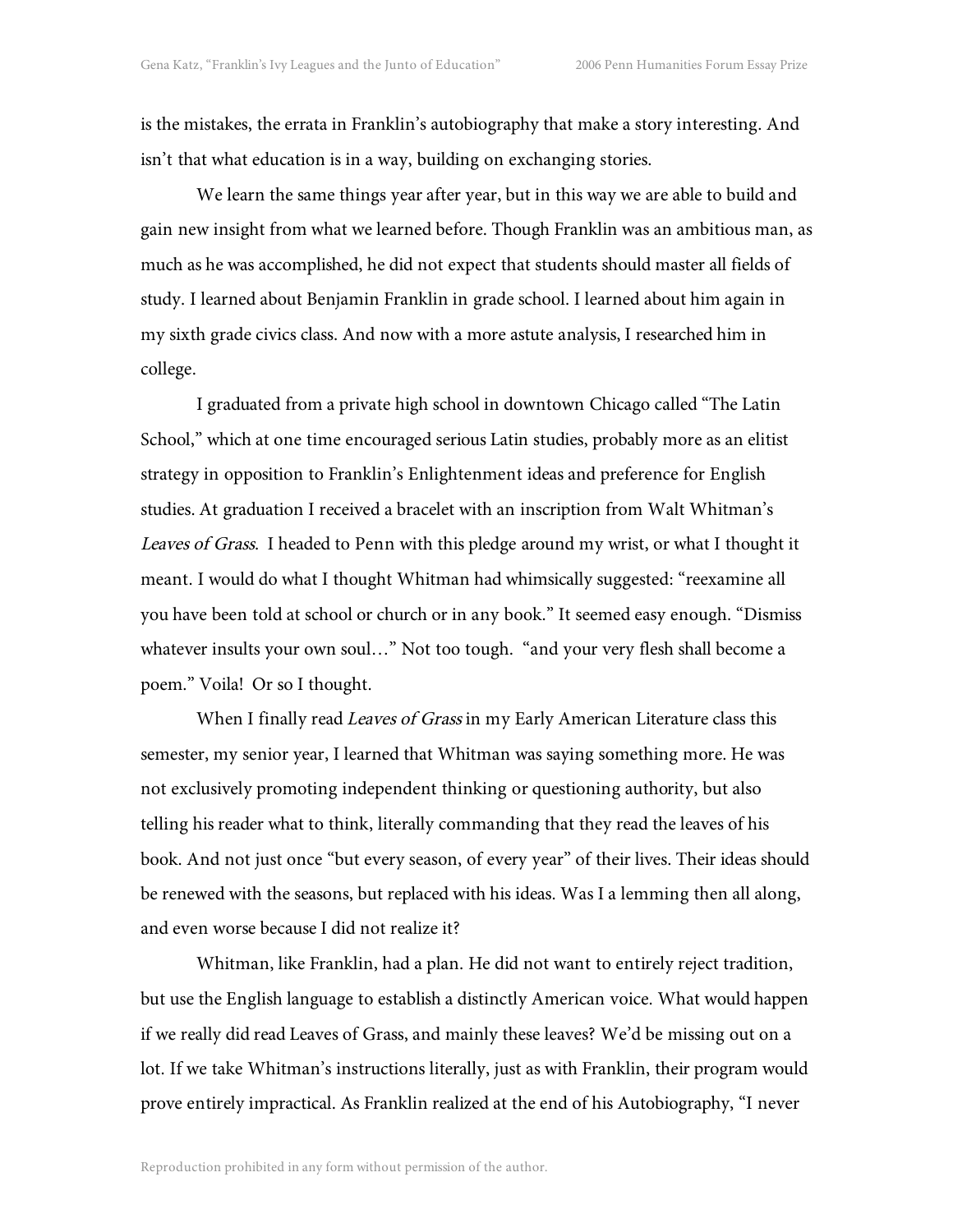arrived at the Perfection I had been so ambitious in obtaining, but fell far short of it, yet I was by the Endeavor made a better and happier Man than I otherwise should have been, if I had not attempted it." In Franklin's recommendations for the Education of Youth in Pennsylvania, as in his autobiography, he emphasizes the importance of teaching perfect writing and penmanship. However at the end of his autobiography he realizes. "At those who aim at perfect Writing by imitating the engraved Copies, tho' they never reached the wished excellence of these Copies, their hand is mended by the Endeavor, and it is tolerable while it continues fair and legible" (12). The University's aim to improve upon and reinvent itself with changes in its curriculum or renovations of facilities, while still respecting the infrastructure of tradition is crucial to Franklin's mission.

How can an education be liberal then and still prescribed? Would Benjamin Franklin be more satisfied with a specific course roster like Columbia University has, or maybe the progressive nature of his ideas on education would be better met at Brown where there looser requirements.

Franklin's success was, in part, his ability to continually reinvent himself. To look at the world in different ways, and therefore solve new problems. Benjamin Franklin imagines the students at the University of Pennsylvania "would be well if they would be taught everything that is useful and everything that is instrumental." He recognizes the ambition of this "But Art is long, and their Time short." After acknowledging the shortage of time, he nevertheless repeats his instructions again, that students should learn "everything that most is useful and most ornamental" (Proposals 12). Did Franklin forget his previous mention of the idea just a sentence before that we had little time to spare? Or was he commenting on the procedure and nature of education itself? Education is redundant. Education is redundant. Knowledge is not disposable, but renewable. Franklin understood this, and as much as he wanted to respect the past of classical learning, he realized that taking education into the future meant making it more available. Yet, still like his Junto, in many ways exclusive.

Franklin above all, understood the importance of secrecy. Both in his Junto and in his Autobiography he is strategic about the information he reveals. As difficult as it is at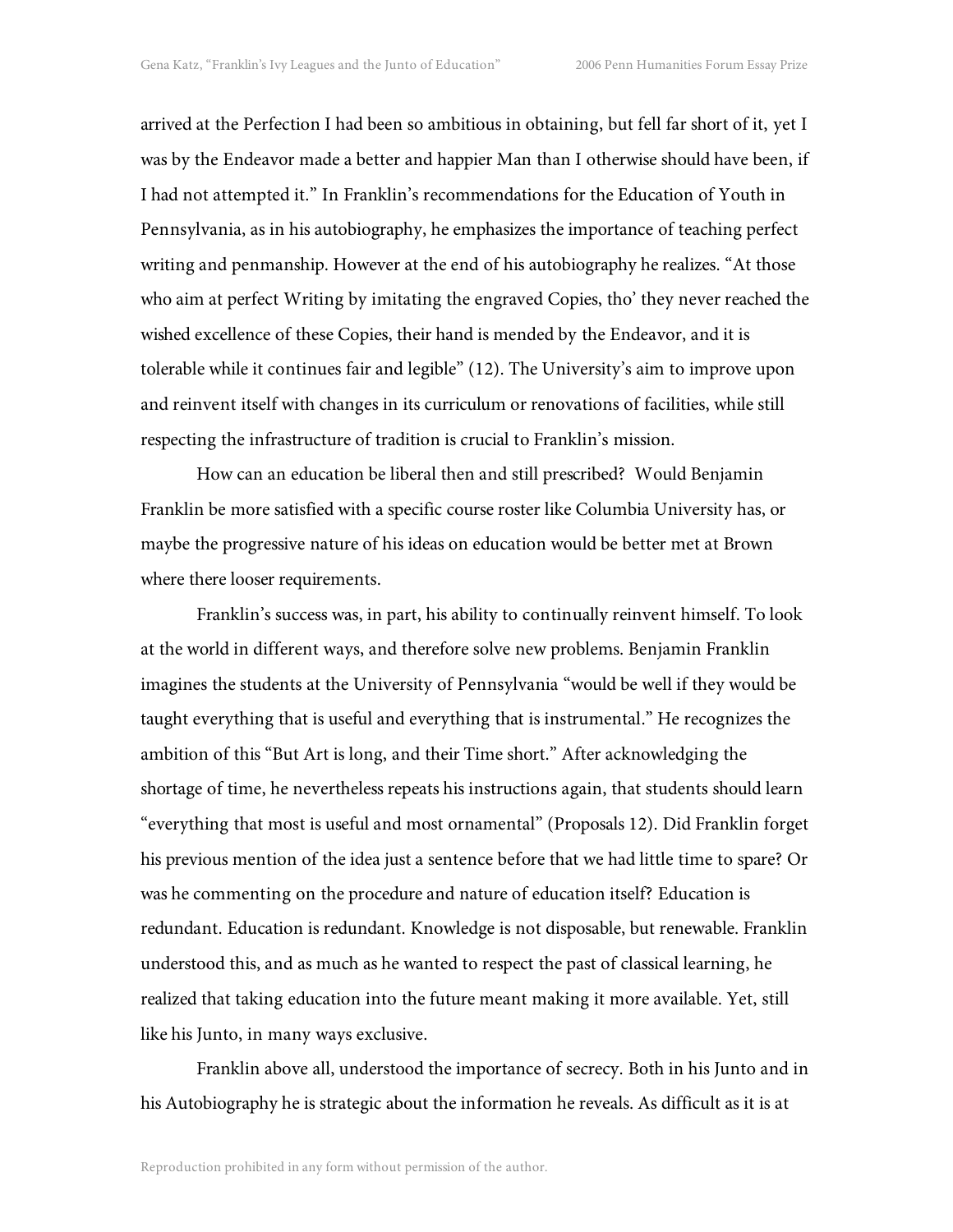times to separate the myth from the man, rereading Franklin's Autobiography nevertheless, enables new interpretation if not fresh information about the subject matter. Franklin understood that questioning the past was one of the best ways to ensure its relevance. The very prompt for this essay remarks on the University's adherence to Franklin's principles for the education of Youth in Pennsylvania, in its encouragement to engage though reevaluate tradition. Whether or not Benjamin Franklin had the secret in the end, his voice still guides Penn's Song of Itself.